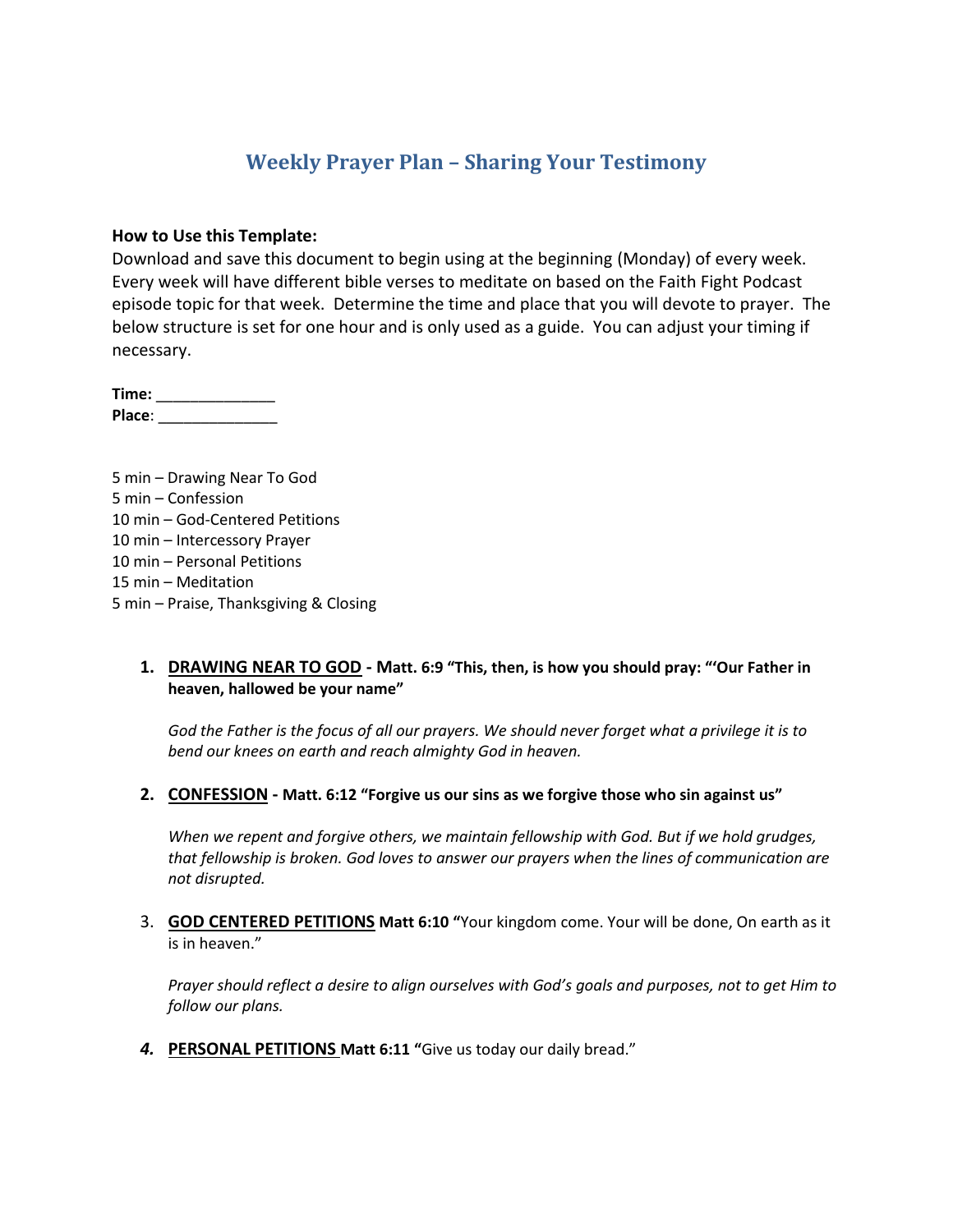*We are dependent upon the Lord for our needs and He wants us to come to Him with our requests.*

5. **MEDITATION Joshua 1:8** "Keep this Book of the Law always on your lips; meditate on it day and night, so that you may be careful to do everything written in it. Then you will be prosperous and successful."

*Meditation is thinking about the word of God to understand what it means in the context of the scripture and how it can apply to your life today. The Word of God is powerful enough to still be relevant in your life today even though it was written thousands of years ago.*

### **Read through the scripture passages for today as listed below:**

Meditational Verses Monday: 1 Peter 3:13-22 Tuesday: - Daniel 3-4 Wednesday: Revelation 12:10-12 Thursday: Romans 10:5-21 Friday: Mark 5:1-20 Saturday: Luke 8:26-39 Sunday: Psalm 1071-1-43

**Once you have read the scripture for today, write down your answer to the questions below or any other insight/revelation that you receive in your prayer journal.** 

- 1. Is there a promise to claim?
- 2. Is there a lesson to learn?
- 3. Is there a blessing to enjoy?
- 4. Is there a command to obey?
- 5. Is there a sin to avoid?
- 6. Is there a new thought to carry with me?
- **6. PRAISE & THANKSGIVING 1 John 5:14-15** "This is the confidence we have in approaching God: that if we ask anything according to his will, he hears us. And if we know that he hears us whatever we ask—we know that we have what we asked of him."

*We can end our prayer time with confidence that God has heard our prayer and will answer in His perfect timing. Demonstrate your faith in Him by showing thanks before you see the answer to your prayers.*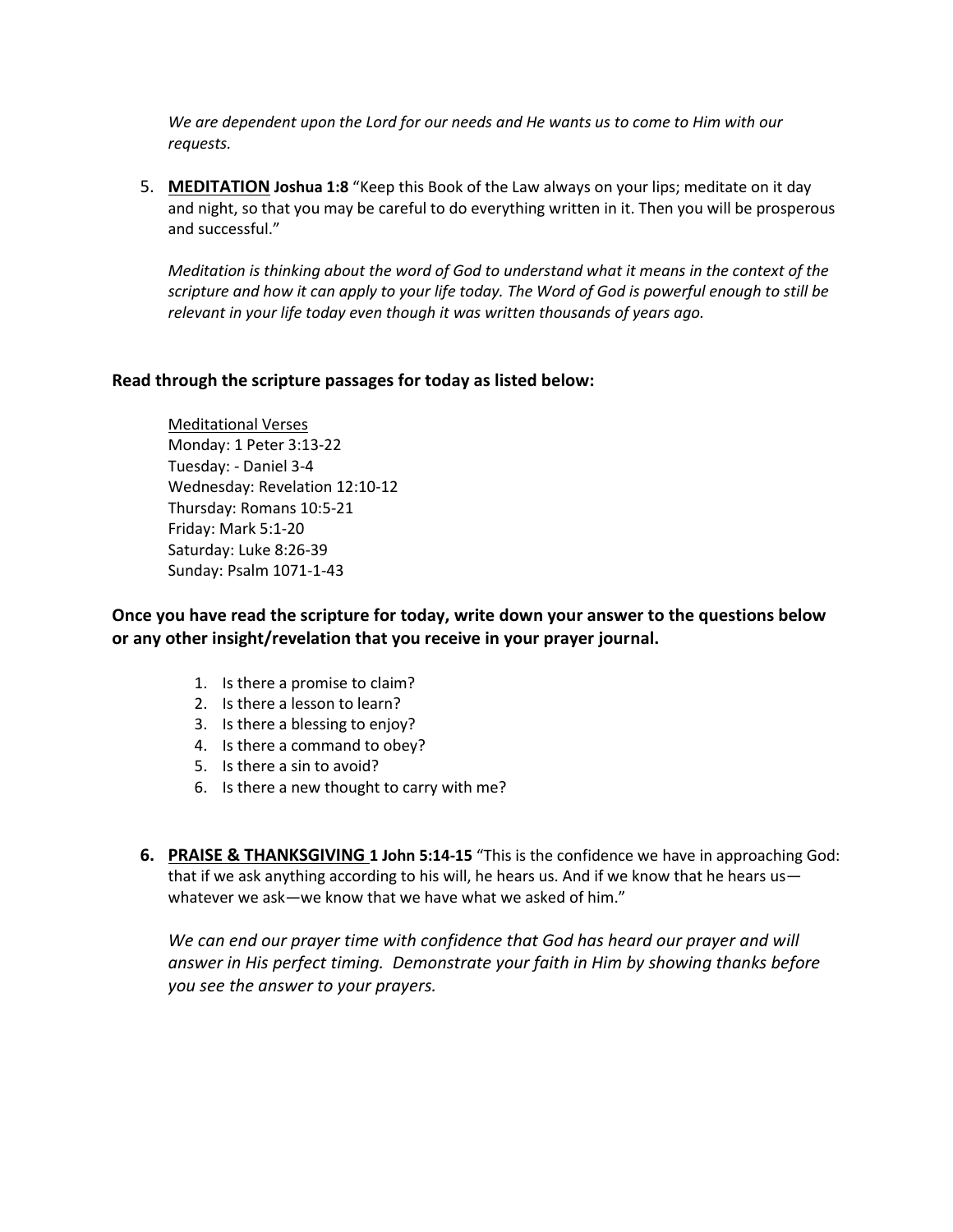# **Notes & Bible Verses – Sharing Your Testimony**

If we keep all the good that God has done in our lives to ourselves, then it would be that much harder to spread the good news about Jesus to others. The fact is that sharing your testimony to others is essential to successful Christian living. It is also one of the easiest ways to testify to others how good God has been to you.

*It has seemed good to me to show the signs and wonders that the Most High God has done for me. - Daniel 4:2*

As your prosperity increases remember to share what God has done for you. Share the miracles that you have experienced so that the world and unbelievers will know. These verses come right after God delivered the three Hebrew boys from the fiery furnace.

*But in your hearts honor Christ the Lord as holy, always being prepared to make a defense to anyone who asks you for a reason for the hope that is in you; yet do it with gentleness and respect, having a good conscience, so that, when you are slandered, those who revile your good behavior in Christ may be put to shame. - 1 Peter 3:15-16*

Gods is not looking for spectators but for those who will live for their king with righteousness and then give testimony about him with gentleness and respect.

*And they have conquered him by the blood of the Lamb and by the word of their testimony, for they loved not their lives even unto death. - Revelation 12:11 ESV*

One way that we can have victory over the enemy is to share our testimony. The blood of Jesus makes us righteous and since we are made righteous there is no argument that can be made against us as we share our testimony. In addition to that, we can't be afraid of what others will think when we share our testimony. So just be bold and share when the opportunities arise.

*And he did not permit him but said to him, "Go home to your friends and tell them how much the Lord has done for you, and how he has had mercy on you." - Mark 5:19 ESV*

Given this mans past, he was probably a well known person. Those who knew him needed to hear his testimony to know what happens when the kingdom of God comes into a persons life. The people in your life need to hear what Jesus has done for you so share your testimony with others.